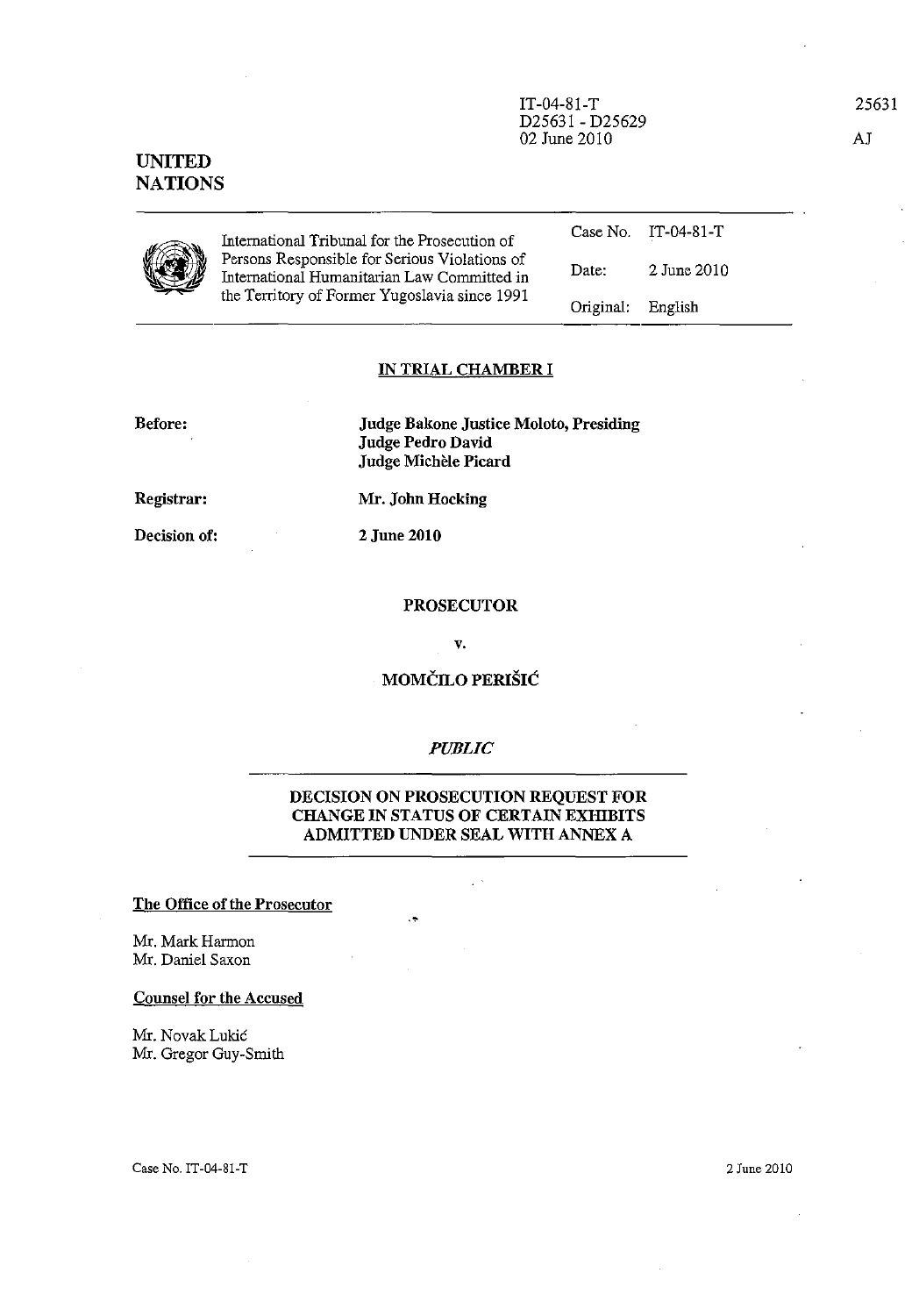**TRIAL CHAMBER I** ("Trial Chamber") of the International Tribunal for the Prosecution of. Persons Responsible for Serious Violations of International Humanitarian Law Committed in the Territory of the former Yugoslavia since 1991 ("Tribunal");

**BEING SEISED** of the Prosecution's "Request for Change in Status of Certain Exhibits Admitted Under Seal, with Annex A", filed confidentially on 7 May 2010 ("Request"), whereby the Prosecution requests that the status of certain exhibits admitted under seal and the relevant portions of transcript identified in Annex A be made public following the denial of the Republic of Serbia's' ("Serbia") request for protective measures of said exhibits; $<sup>1</sup>$ </sup>

**RECALLING** the "Republic of Serbia's Motion for Protective Measures for the Documents Provided to the **OTP** in Response to the RFAs 547, 611-A, 793, 794, 835,830, 1350, 1350A, 1302- **I,** 1504-A and 1579" filed confidentially on 28 January 2010, which was denied on 15 February  $2010<sup>2</sup>$ 

**RECALLING** that Serbia filed a request for review<sup>3</sup> which was denied by the Appeals Chamber in its "Decision on the Republic of Serbia's Request for Review of the Trial Chamber's Decision of 15 February 2010" issued publicly on 15 April 2010;<sup>4</sup>

**NOTING** the Defence "Response to Prosecution Request for Change of Status of Certain Exhibits Admitted Under Seal" filed confidentially on 20 May 2010 ("Response"), whereby the Defence. states it does not object to the Prosecution's Request; $<sup>5</sup>$ </sup>

**CONSIDERING** the general interest in the publicity of the proceedings and that, following the dismissal of Serbia's requests for protective measures, there are currently no reasons to treat the exhibits identified in Annex A to the Request as confidential;

#### **FOR THE FOREGOING REASONS,**

**PURSUANT** to Rule 54 of the Rules of Procedure and Evidence,

**<sup>I</sup>Request, para. 1.** 

**<sup>2</sup> Confidential Decision Serbia's Third Motion for Protective Measures, 15 February 2010.** 

**<sup>3</sup> Request of the Republic of Serbia's [sic] for the review of the Trial Chamber's Decision on Serbia's Third Motion for Protective Measures from 15 February 2010, filed confidentially on 9 March 2010.** 

<sup>&</sup>lt;sup>4</sup> Case No. IT-04-81-AR108bis.4.

*<sup>5</sup>* **Response, para. 2.**